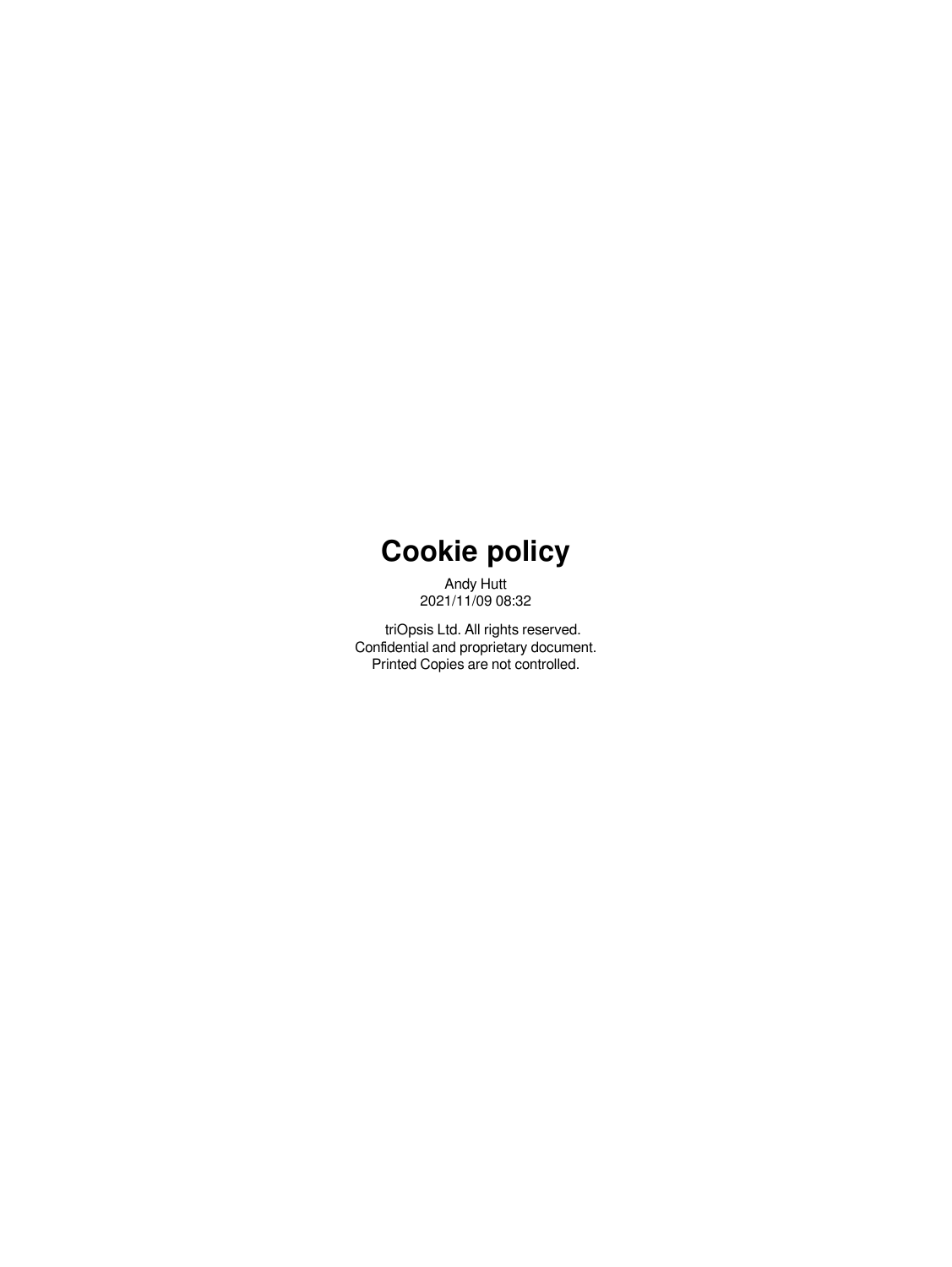# **Table of Contents**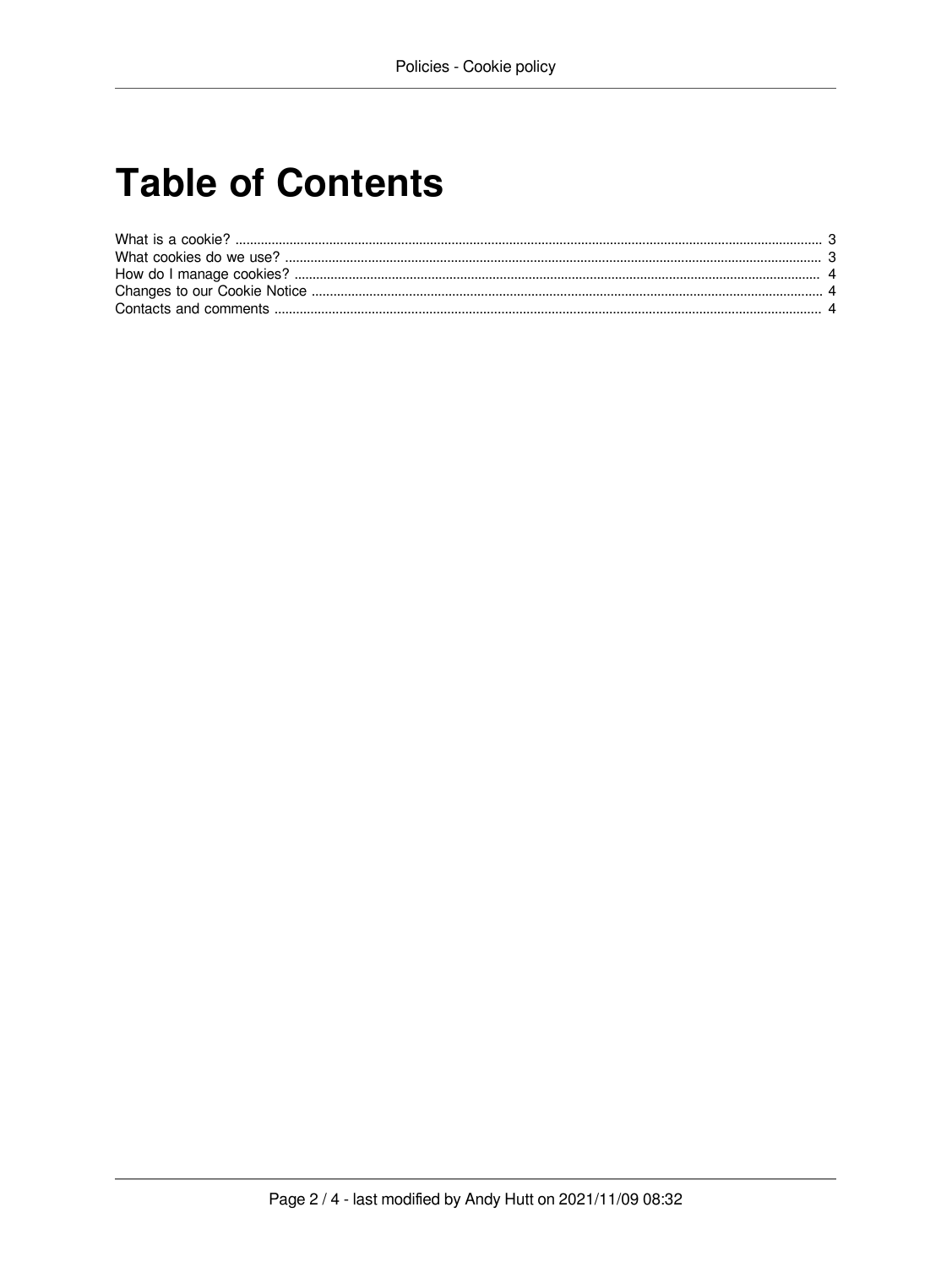|                            | triOpsis <sup>*</sup> |
|----------------------------|-----------------------|
| <b>Section Owner</b>       | Andy Hutt             |
| <b>Data Classification</b> | Public                |

If you wish to make changes to this page please contact the page owner shown above.

#### **Page Content**

- [What is a cookie?](#page-2-2)
- [What cookies do we use?](#page-2-3)
- [How do I manage cookies?](#page-3-3)
- [Changes to our Cookie Notice](#page-3-4)
- [Contacts and comments](#page-3-5)

This Cookie Notice describes the different types of cookies and similar technologies that may be applied on www.triOpsis.co.uk and, where relevant, on other triOpsis websites that link to this Cookie Notice (the "Sites").

## <span id="page-2-2"></span><span id="page-2-0"></span>**What is a cookie?**

Cookies are small text files that a website transfers to your hard drive to store and sometimes collect information about your usage of websites, such as time spent on the Sites, pages visited, language preferences, and other traffic data. We use the information for security purposes, to facilitate navigation, to display information more effectively, to personalise your experience while using the Sites and to recognise your computer in order to assist your use of the Sites. We also gather statistical information about use of the Sites in order to improve their design and functionality, understand how they are used and assist us with resolving questions regarding them.

There are different types of cookies, for example:

Cookies served directly by triOpsis ('first party cookies') and cookies served on our behalf, for example by advertisers and data analytics companies ('third party cookies')

Cookies which endure for different periods of time, including those that only last only as long as your browser is open (referred to as 'session cookies') These are deleted automatically once you close your browser. Other cookies are 'permanent cookies', meaning that they survive after your browser is closed. For example, they recognise your device when you open your browser and browse the internet again.

### <span id="page-2-3"></span><span id="page-2-1"></span>**What cookies do we use?**

Below we list the different categories of cookies and similar technologies that may be used on the Sites.

To the extent any Personal Information (which is information that identifies you as an individual or relates to an identifiable individual) is collected through cookies, our Privacy Policy applies and supplements this Cookie Notice.

**Strictly Necessary Cookies.** These cookies are necessary for the website to function and cannot be switched off in our systems. They are usually only set in response to actions made by you which amount to a request for services, such as setting your privacy preferences, logging in or filling in forms. You can set your browser to block or alert you about these cookies, but some parts of the site will not then work. These cookies do not store any personally identifiable information.

**Performance Cookies.** These cookies allow us to count visits and traffic sources so we can measure and improve the performance of our site. They help us to know which pages are the most and least popular and see how visitors move around the site. All information these cookies collect is aggregated and therefore anonymous. If you do not allow these cookies we will not know when you have visited our site, and will not be able to monitor its performance.

**Functional Cookies.** These cookies enable the website to provide enhanced functionality and personalisation. They may be set by us or by third party providers whose services we have added to our pages. If you do not allow these cookies then some or all of these services may not function properly.